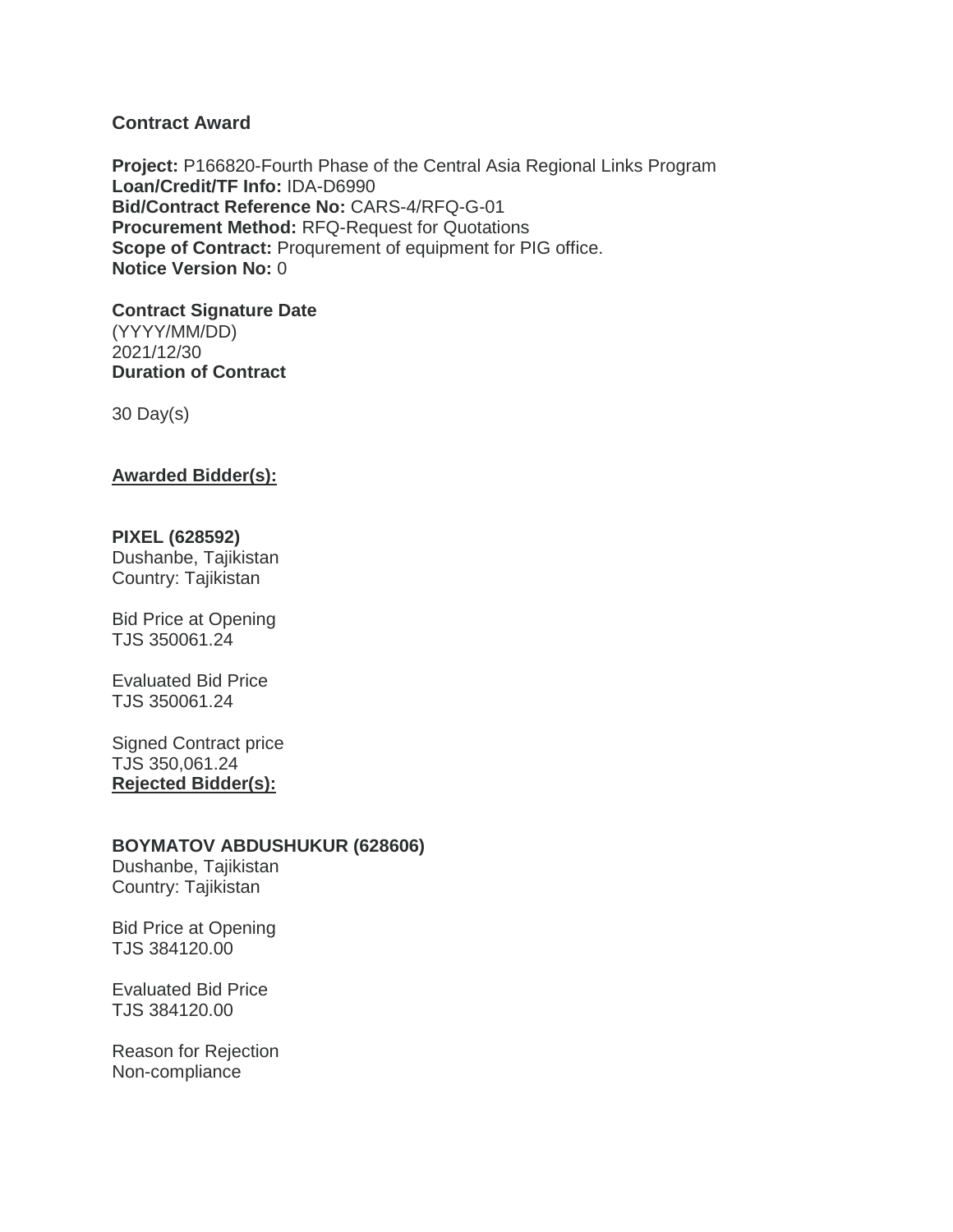## **KAL'ASOZ (628608)**

Dushanbe, Tajikistan Country: Tajikistan

Bid Price at Opening TJS 387088.02

Evaluated Bid Price TJS 387088.02

Reason for Rejection Non-compliance

## **Small Assignment Contract Award**

**Project:** P166820-Fourth Phase of the Central Asia Regional Links Program **Loan/Credit/TF Info:** IDA-D6990 **Bid/Contract Reference No:** CARS-4/DS-S-01 **Procurement Method:** DIR-Direct Selection **Scope of Contract:** Updating of 1C Software program for PIG Office **Notice Version No:** 0

**Contract Signature Date** (YYYY/MM/DD) 2022/01/24 **Duration of Contract**

12 Month(s)

**Awarded Firm/Individual:**

# **SHANS (633759)**

Dushanbe, Druzhba Narodov 47 Str. Country: Tajikistan

Signed Contract price TJS 65 500.00

# **Contract Award**

**Project:** P166820-Fourth Phase of the Central Asia Regional Links Program **Loan/Credit/TF Info:** IDA-D6990 **Bid/Contract Reference No:** CARS-4/RFQ-W-01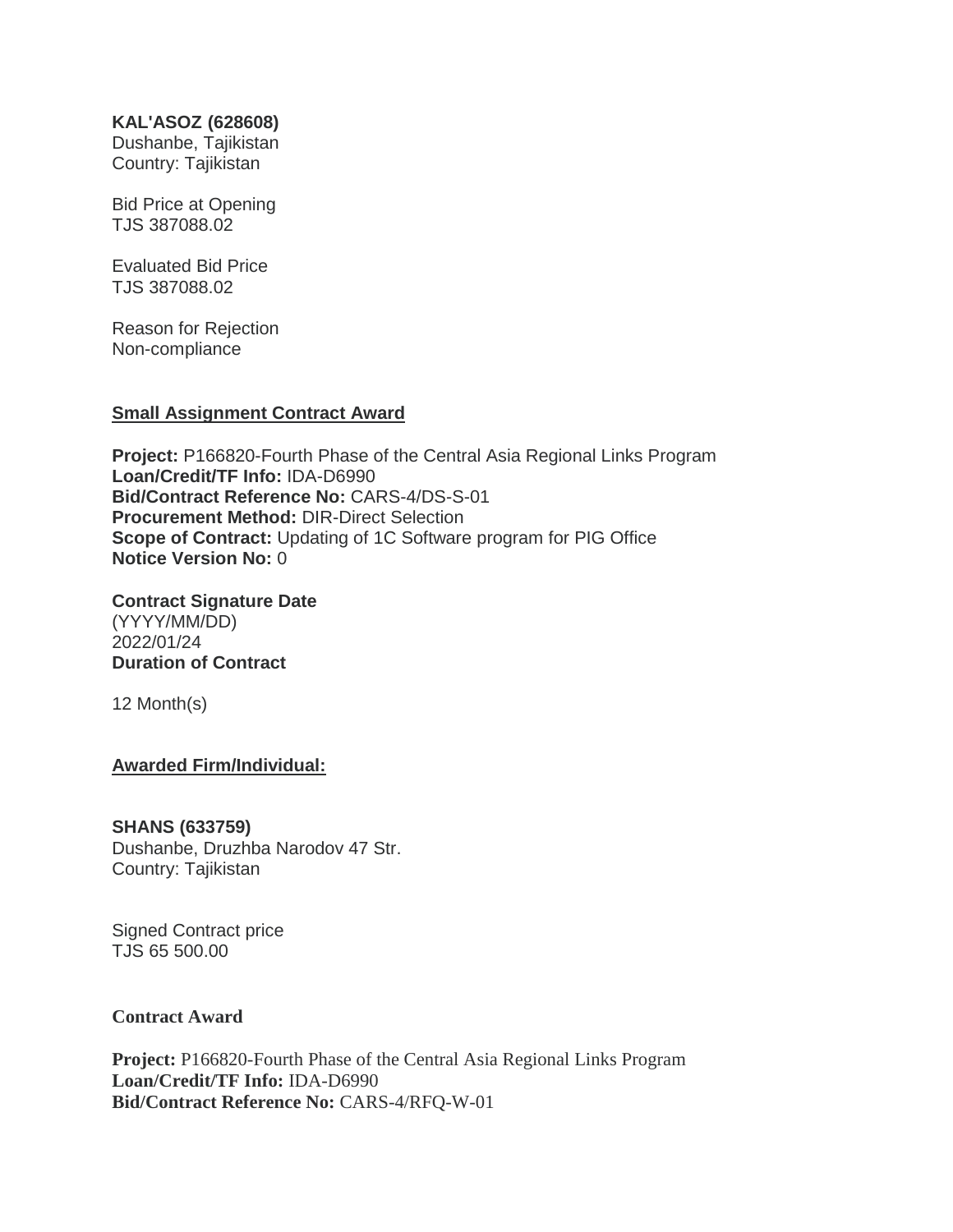**Procurement Method:** RFQ-Request for Quotations **Scope of Contract:** PIG office refurbishment **Notice Version No:** 0

**Contract Signature Date** (YYYY/MM/DD) 2022/02/24

#### **Duration of Contract**

20 Day(s)

## **Awarded Bidder(s):**

**LLC HAMOD (639838)** Dushanbe, Tajikistan Country: Tajikistan

Bid Price at Opening TJS 99582.70

Evaluated Bid Price TJS 99582.70

Signed Contract price TJS 99,582.70

**Rejected Bidder(s):**

### **MAJIDIYON (639832)**

Dushanbe, Tajikistan Country: Tajikistan

Bid Price at Opening TJS 123383.98

Evaluated Bid Price TJS 123383.98

Reason for Rejection Non-compliance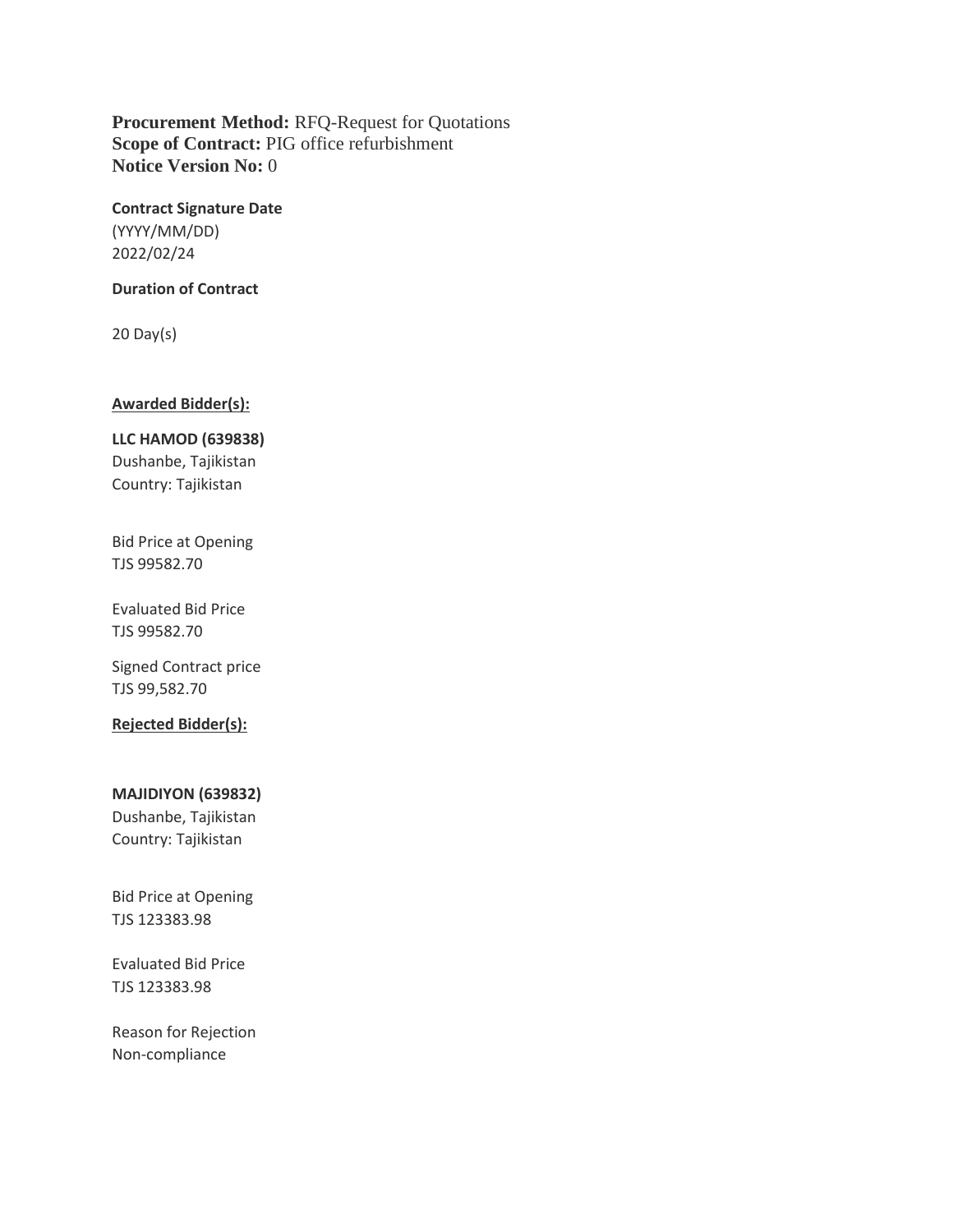**ALBURJ (639841)**

Dushanbe, Tajikistan Country: Tajikistan

Bid Price at Opening TJS 137362.26

Evaluated Bid Price TJS 137362.26

Reason for Rejection Non-compliance

# **Contract Award**

**Project:** P166820-Fourth Phase of the Central Asia Regional Links Program **Loan/Credit/TF Info:** IDA-D6990 **Bid/Contract Reference No:** CARS-4/RFQ-G-02 **Procurement Method:** RFQ-Request for Quotations **Scope of Contract:** Procurement of the office furniture for Project Implementation Group **Notice Version No:** 0

**Contract Signature Date** (YYYY/MM/DD) 2022/02/24

**Duration of Contract**

20 Day(s)

**Awarded Bidder(s):**

# **MEHRI DUSTI (646258)**

Khatlon Region, Bokhtar city Country: Tajikistan

Bid Price at Opening TJS 135640.00